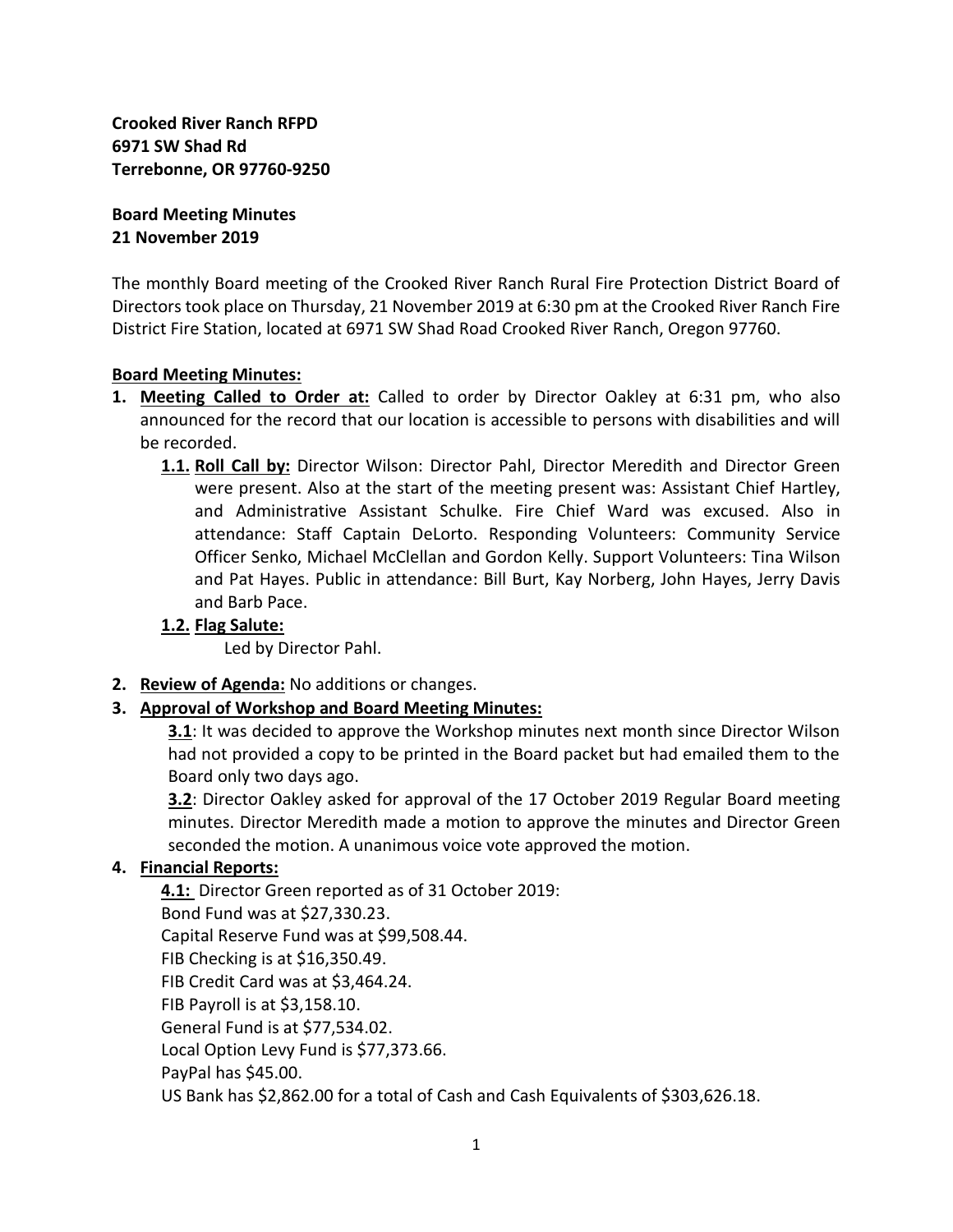Payroll Liabilities is \$494.63 for a Total Current Liabilities of \$494.63.

Equity Current Year earnings are \$303,131.55.

Total Equity is \$303,131.55, for a Total Liabilities and Equity amount of \$303,626.18. Director Oakley asked for a motion to approve the October 2019 financial reports as presented. Director Green stated all of the accounts transferred balance to the Balance Sheet and were checked over for this month. Director Wilson had a question on the General Fund, that on the ledger it showed a budgeted amount of \$234,000.00 and we are currently \$94,766.72 over budget. He is wondering where that money came from. Assistant Chief Hartley stated it was carry over from last year being yearend budget to this year. Director Pahl made the motion to accept the financials a presented. Director Wilson seconded the motion. A unanimous voice vote passed the motion.

**4.2:** Board Members to sign checks in December. Monday 9 December 2019 and Monday 23 December 2019. Director Oakley will sign on the 23<sup>rd</sup> and Director Pahl will sign on the 9<sup>th</sup> with Director Green signing both of those days.

## **5. Comments from the Public in regards to our current meeting agenda items-** None.

# **6. Unfinished Business**:

- **6.1** Fencing of the property: Assistant Chief Hartley stated the grant had been submitted to SDAO for Safety and Security Grant for the fencing and we are waiting to hear back if we get approved. He also stated Chief Ward is working on the signs to go on the building. Director Wilson stated he had talked to the Chief after the workshop about the fence project and using volunteer help to cut costs.
- **6.2** Flags for the flag pole: The three flags are on the pole and several Directors commented on how good they look.
- **6.3** Bonding of Board Members: Assistant Chief Hartley stated Chief Ward and Dana had been talking with SDIS to look at other carrier of our crime policy and bonding coverage. SDIS recommend going with Traveler's for our coverage because it has broader coverage than our current policy as well as save us a little bit of money. The new policy will become effective 1 January 2020 and our current policy will expire 31 December 2019. Director Wilson stated he had talked with a representative from WHA at the OFDDA conference in the vendor area and that gentleman was able to provide the specific language he had been requesting from staff showing the Board is covered fully with definitions, descriptions of members of the District. However it did not show the dollar amount they are covered for.

## **7. New Business:**

**7.1** No new business.

**8. Fire Chiefs Report-** Chief Ward had submitted a written report. (Please see the attached report) Director Wilson had a question on the SCBA compressor as in the Chiefs report it states which one they have decided on, to follow up on purchasing and in the Operations report it stated we have ordered one. Assistant Chief Hartley stated they had to send out a representative to verify if we had the proper space and electricity requirements for the unit. Director Pahl asked about the heart monitors. Hartley stated they will hopefully have a decision tomorrow. Director Pahl asked about the college involvement in the training and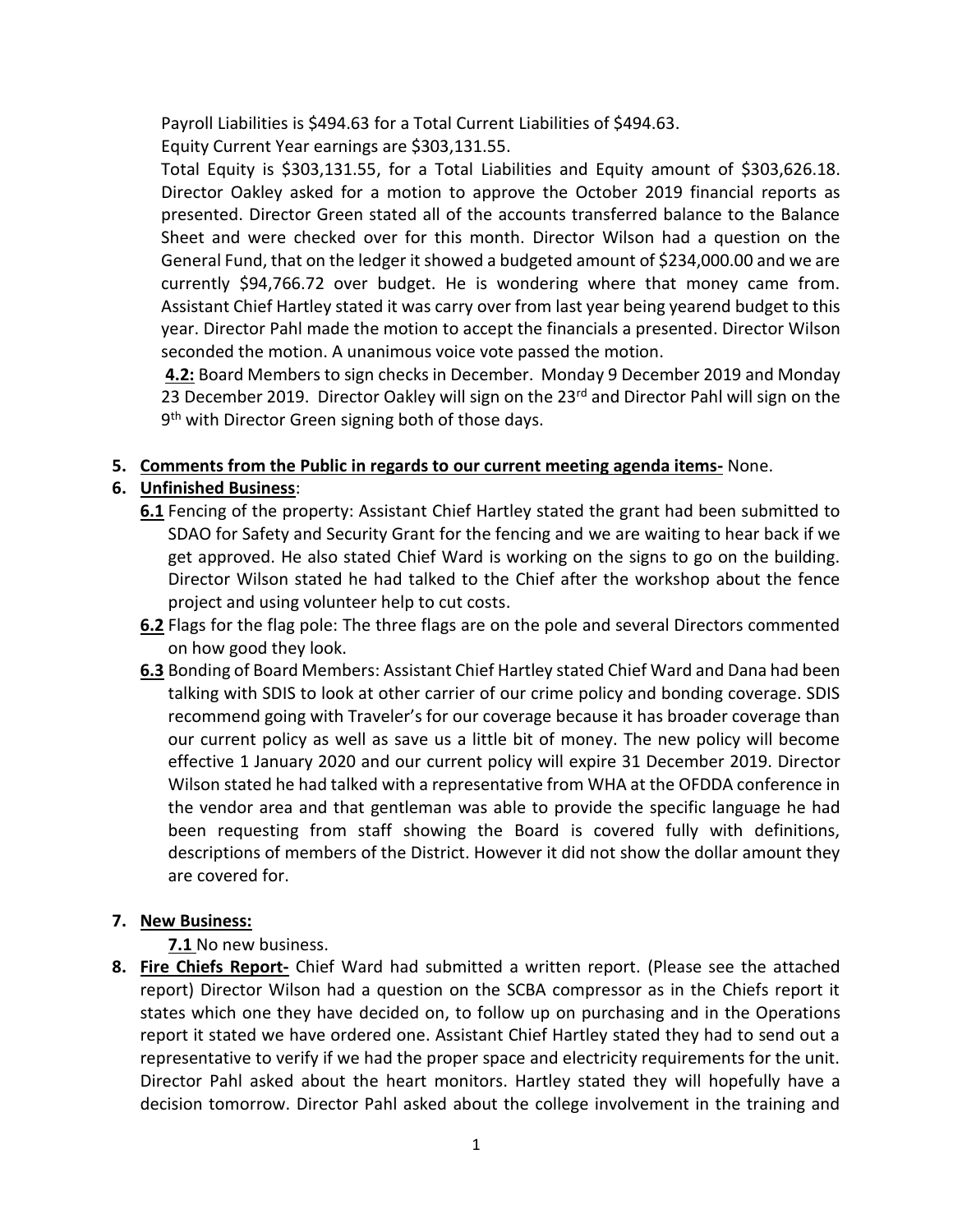Hartley stated Chief has been talking with the college about having their metal lab work on the building project of the training center for things like stairs and other metal needs for their capstone projects to complete their degree.

**9. Operations Report-** (See attached report) Assistant Chief Hartley added October 31<sup>st</sup> we are 25 calls behind from last year but are 3 calls ahead for EMS calls. His guess is we didn't have as busy of a fire season so that is where the discrepancies came from. Director Pahl asked for an explanation of what a "Good Intent" call is. Hartley stated a good intent is when someone calls for a problem and we show up and there is no problem. If they saw a fire and we show up and it is a legal open burn so no problem. Or they smell smoke and there is no issue. Director Wilson asked about rope rescue and Hartley stated that falls into the Rescue category.

**10. Correspondence and Recognitions-** Director Oakley stated she had a thank you letter from Pat and Larry Kelly thanking the department and also letter that was included in the packet was a thank you from someone who had a baby and we can't read the signature. Director Wilson had one from the box from last month. He read the comment which was "Firehouse Breakfast so bad - so cold food- many won't go back - have to change = KEEP FOOD HOT". Director Green stated he was approached by someone who had called the department for help and was very pleased and couldn't say enough about how the personnel treated her in such a difficult time.

**11. Comments / Questions from public on next month's agenda-** Director Oakley asked if there were any questions. There was a question about a brown station wagon that had been sitting out by the can drop for several weeks and they were wondering if it had been towed. Hartley stated they had broken down and were from out of town but had communicated they were trying to get it running to move. It was conveyed it was in a bad spot so the donated cans could not be loaded into a pickup very easily.

#### **12. Comments from public on this month's agenda material-** None.

**13. Comments from Chief; Staff; Volunteers-** Assistant Chief Hartley stated this Monday 25 November 2019 at 6:00 pm there will be a swearing in ceremony for seven newest volunteers here at the station. Administrative Assistant Schulke stated she would send out an email in regards to the holiday potluck party on Monday 16 December 2019 around 6:00pm, the same day they will be boxing up the food for the Food Drive. Director Pahl asked about the Shop With A Fire Fighter program. Captain Delorto stated it would be on 14 December 2019 at 9:00am. Director Oakley asked how the people who will be wrapping gifts know when to be here. Delorto stated to be here around noon.

**14. Comments from the Board-** Director Meredith wanted to commend Mark on the writing of the minutes, adding he thinks he is spending a lot of time and feels he could condense them to save some of his time, have the essence of the material and not so much detail. Director Wilson thanked Director Meredith, stating he had sent a very condensed version to Barb correcting himself with Director Oakley and Director Meredith corrected himself stating he should have called Mark, Director Wilson. Director Wilson stated they had just gone over this subject at the OFDDA conference about meeting protocols and stated he was fine with first names if everyone else was too since we don't have meeting difficulties. Everyone agreed with first names. Mark then thanked the Board for allowing him to go to the OFDDA conference saying he met a lot of people and met with different vendors including the GEMT and they had a class on it. He also wanted to bring up he had met with a representative of Valic on the LOSAP program and said there is some confusion and said the representative had no idea he had retired and there was